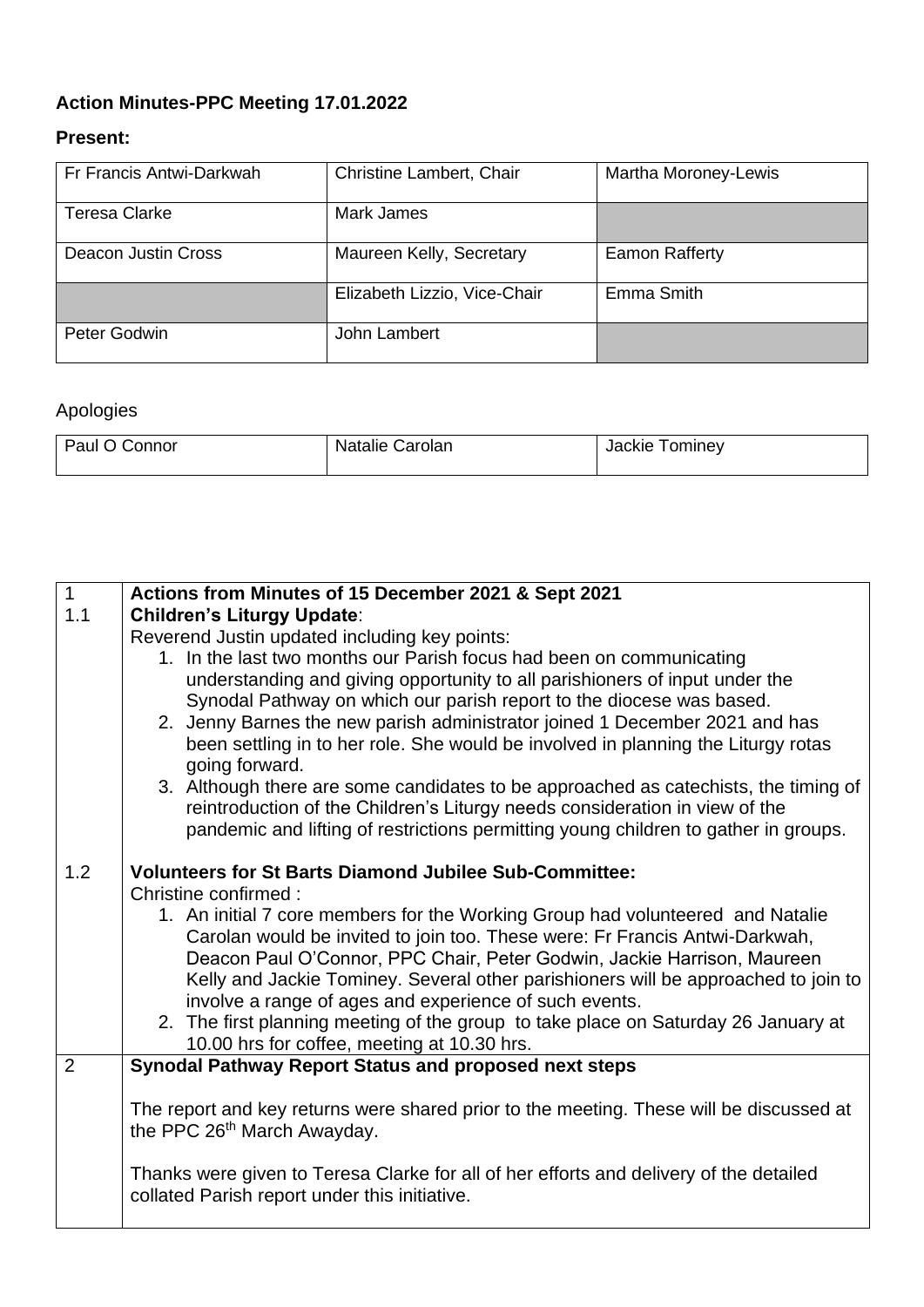|                | Actions proposed at a Parish level will follow the Diocesan steer/perspective after the<br>meeting being held on 19 February at Westminster for clergy and parish pathway leads                                                                                                                                                                                           |
|----------------|---------------------------------------------------------------------------------------------------------------------------------------------------------------------------------------------------------------------------------------------------------------------------------------------------------------------------------------------------------------------------|
|                | to hear the overall Diocesan outcome. The PPC hope to consider proposed actions at<br>the 26 March 2022 Awayday.                                                                                                                                                                                                                                                          |
|                | A number of ideas were suggested as to how the report could be communicated to our<br>parishioners following the PPC Awayday on 26 March 2022.                                                                                                                                                                                                                            |
| 3              | F2F "Awayday for PPC":                                                                                                                                                                                                                                                                                                                                                    |
|                | The Chair introduced an outline of important topics to discuss at the Away Day which<br>included:                                                                                                                                                                                                                                                                         |
|                | 1. To reflect and discuss as a group what the PPC should aim to achieve in the next<br>12 months and any foundations to lay down for the next 2-3 years<br>2. Key points from the Synodal Pathway (after benefit of the Diocesan level<br>February meetings) and overlaps with Parish survey returns to agree actions to<br>incorporate into plans to deliver our Mission |
|                | 3. To share the planning for the 60 <sup>th</sup> Anniversary of St Bart's on 29 May<br>4. All to understand our parish financial position better                                                                                                                                                                                                                         |
|                | <b>Action:</b><br>26 March 2022 in the Parish Hall was agreed at 11.00 hrs. Coffee from 10.30 hrs                                                                                                                                                                                                                                                                         |
|                | and lunch to follow. All available members of the PPC to attend. There will be<br>some planning in advance.                                                                                                                                                                                                                                                               |
| $\overline{4}$ | Upcoming Events on PPC Plan 2022 and any support required                                                                                                                                                                                                                                                                                                                 |
|                |                                                                                                                                                                                                                                                                                                                                                                           |
|                | Peter shared an update on planned spirituality group services and activities prior<br>to the meeting. These included:                                                                                                                                                                                                                                                     |
|                | 1. 02.02 Feast of the Presentation when there will be mass at 19.00 when it is<br>hoped to have a candlelit procession and voices joining Peter on the                                                                                                                                                                                                                    |
|                | organ.                                                                                                                                                                                                                                                                                                                                                                    |
|                | 2. Valentine prayer card/theme of Love<br>3. Joining with St Alban and St Stephen Walsingham Pilgrimage<br>4. Corpus Christi procession                                                                                                                                                                                                                                   |
|                | 5. Spirituality services and activities postings on the. Parish website                                                                                                                                                                                                                                                                                                   |
|                | Social Justice Fairtrade lunch agreed for 6 <sup>th</sup> March<br>All 4 South St Albans Churches are participating in Christian Unity Week on<br>Sunday 23 January. 2 parishioners of St. Barts will be joining at St Stephens and<br>the Reverend Becky Leach will join at St Bart's for an exchange of candles                                                         |
|                | Post meeting: Suggested next cakebake-Lenten Laetare Sunday 27 March 2022                                                                                                                                                                                                                                                                                                 |
| 5              | <b>Maintenance</b>                                                                                                                                                                                                                                                                                                                                                        |
|                | John Lambert delivers update which included:                                                                                                                                                                                                                                                                                                                              |
|                | No current major project to report on and small matters around the church are<br>$\bullet$<br>being addressed.                                                                                                                                                                                                                                                            |
|                | The stand for the credit card machine at the church entrance is in place and card<br>donations are beginning to be made.                                                                                                                                                                                                                                                  |